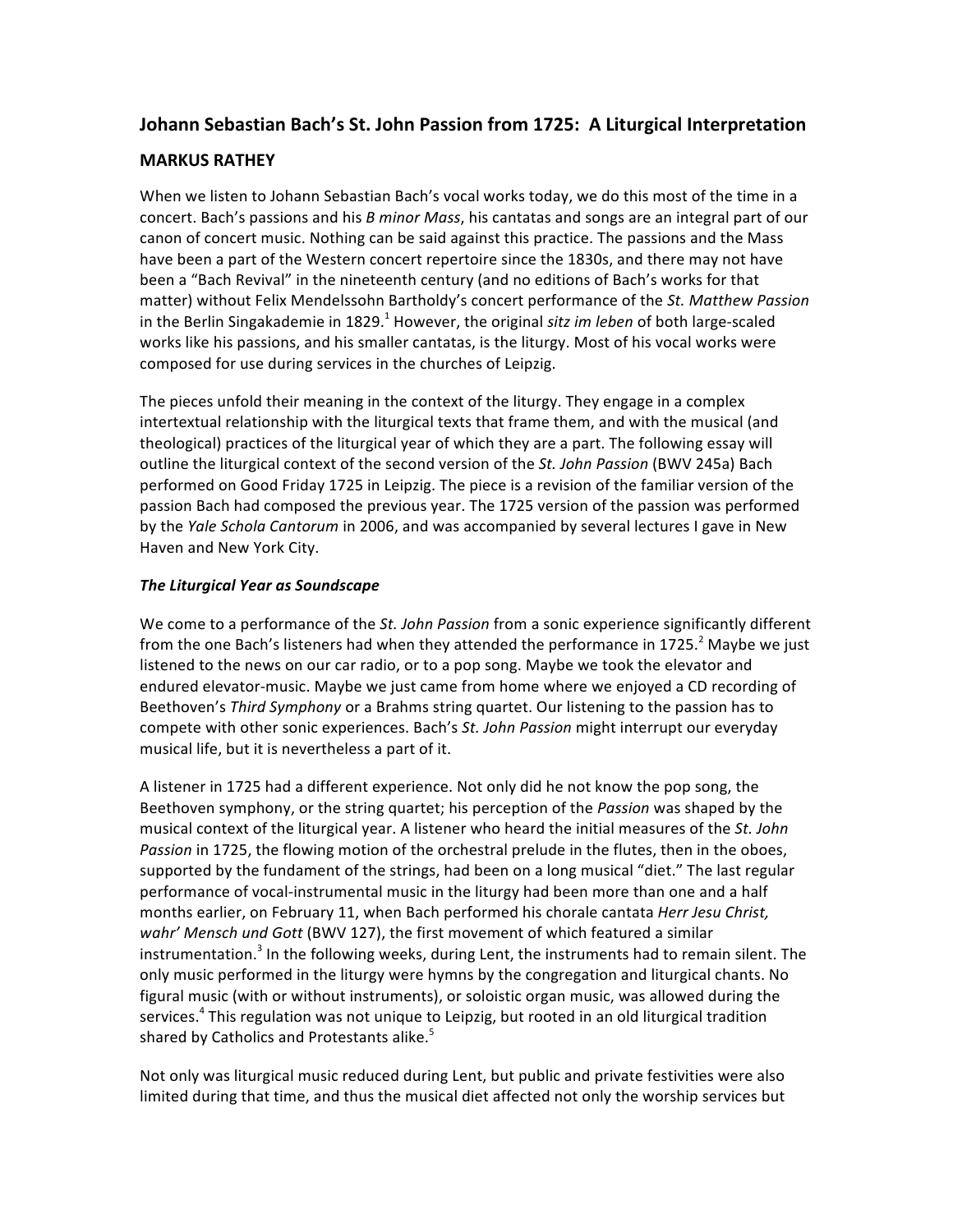the entire soundscape of Leipzig. The weeks before Good Friday must have been much quieter in the city than during the remainder of the year.

The most significant interruption of this liturgical silence took place five days before Good Friday. The Sunday *Palmarum* fell on 25 March, which was also the feast of the Annunciation. By tradition the feast day trumped the liturgical silence of Lent, and it was celebrated in a festive fashion. Bach performed his cantata *Wie schön leuchtet der Morgenstern* (BWV 1), a festive chorale cantata with an elaborate instrumental part. This was, however, the only time that the silence was interrupted.

The performance of the *St. John Passion* in the Good Friday Vespers of 1725 thus ended a long period of musical frugality during the liturgy. It is hard for us to imagine the impact of the first sounds of the piece. This was not music among other musical pieces, but sounds that floated into a sonic space that had been empty for weeks. Only on Easter would cantatas be again performed in the Sunday morning service, would the organ play its long preludes, and would secular music and celebrations be "back to normal."

Bach had come to Leipzig in 1723. When he performed his first passion (the first version of the St. John Passion, BWV 245) in 1724, the tradition of large-scale passion compositions had been quite young in the central German city. Only during the last years of Bach's predecessor, Johann Kuhnau (1660–1722), had it become customary to perform a figural setting of the passion in the style of a large-scale oratorio during the vespers of Good Friday.<sup>6</sup> (In this Leipzig followed other German cities, where a similar tradition had been introduced in the late seventeenth century.) The novelty might even have intensified the impact of Bach's early passion performances in Leipzig, for not only did they break the silence of Lent, but this breaking of the sound of silence was something quite new-even in 1725, when Bach conducted the second version of his St. *John Passion*.

#### *Versions of the Passion*

According to the estate catalogue compiled by his son Carl Philipp Emanuel, Johann Sebastian Bach composed five passions.<sup>7</sup> The two passions known today are based on the Gospels of John and Matthew. He also composed passions based on the evangelists Mark and Luke: the *St. Mark* Passion (BWV 247) can be partly reconstructed (the recitatives and chorales are missing),<sup>8</sup> while the St. Luke Passion is lost. (A passion based on Luke, BWV 246, was for a long time attributed to Bach, but already in the 1970s Bach scholars were able to show that the piece was not composed by him.<sup>9</sup>)

The fifth setting of the passion mentioned by Carl Philipp Emanuel Bach must have been composed during his father's time as court musician in Weimar (1708–17).<sup>10</sup> We know of it from court records, but no music that can be certainly attributed to this piece exists. Some scholars have suggested that a few pieces from the second (1725) version of the St. John Passion were actually remnants of this Weimar passion, $^{11}$  but we have no proof, and in some cases this is unlikely for stylistic reasons.<sup>12</sup>

The two surviving passions underwent numerous revisions. Bach reworked them several times, replacing movements, and changing texts and textures. Bach scholars have been able to reconstruct four different versions of the *St. John Passion*. The first was composed during Bach's first year in Leipzig, and performed in the Good Friday vespers in 1724. During the next year the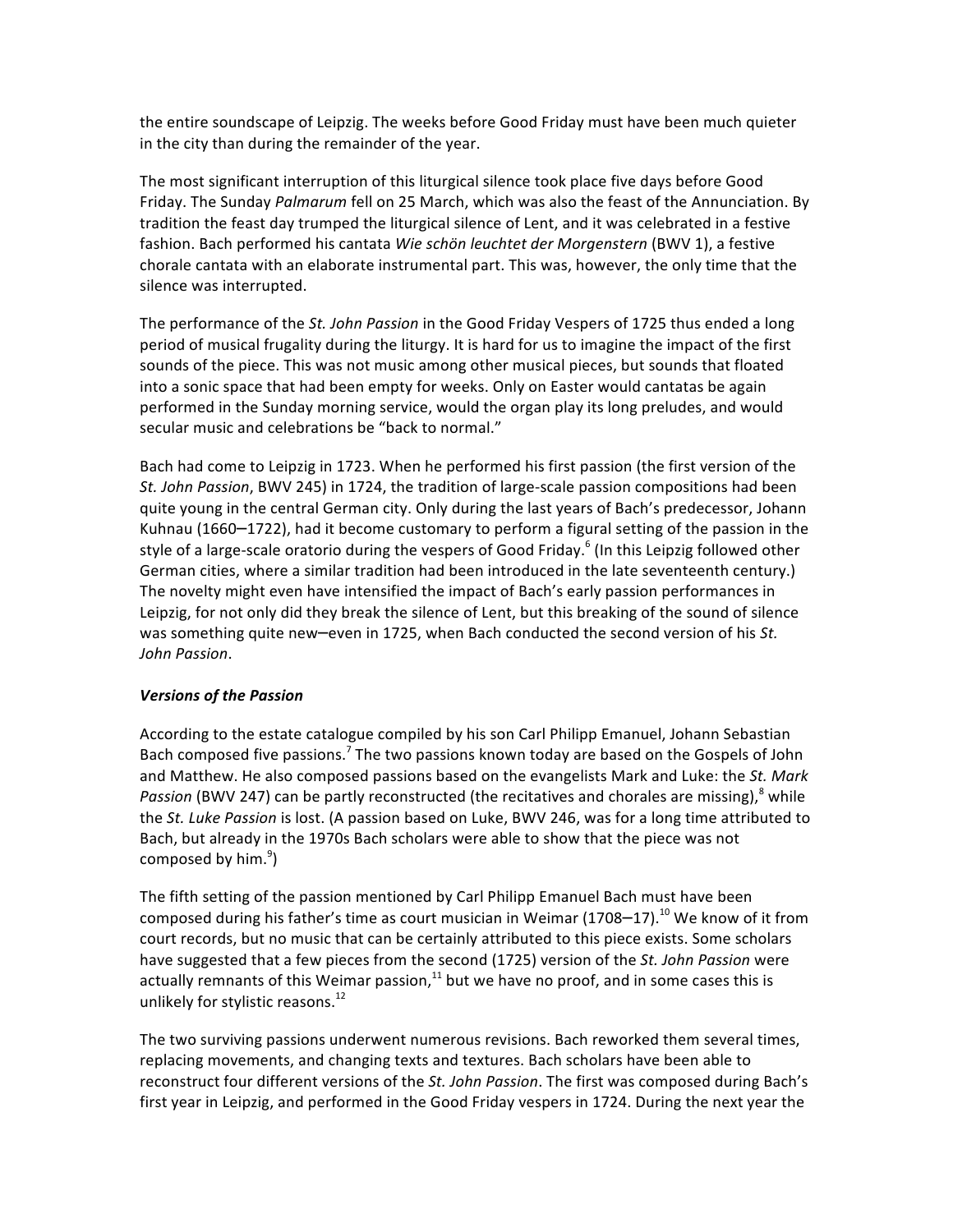piece underwent some significant revisions before the boys' choir of St. Thomas's sung it on Good Friday 1725. Around 1732, and towards the end of his life (probably around 1749), Bach made more revisions and restored some things he had changed in 1725.

During the 1725 revisions Bach made the following major changes:

- In the first movement "Herr unser Herrscher" was replaced by the chorale movement "O Mensch, bewein dein Sünde groß."
- Movement 11+ ("Himmel reiße, Welt erbebe") was added.
- Movement 13 ("Ach mein Sinn") was replaced by the aria "Zerschmettert mich."
- Movements 19 and 20 were replaced by the movement "Ach windet euch."
- Movement 33 ("Und siehe da, der Vorhang im Tempel zerriß") replaced an earlier version of the movement.
- The final movement ("Ach Herr, laß dein lieb Engelein") was replaced by the chorale setting "Christe, du Lamm Gottes."

These changes are significant for Bach's artistic development during the year following the first (1724) performance, and reflect especially his compositional interest in settings of Protestant hymns during the summer, fall, and winter of 1724. In his second year in Leipzig, Bach was occupied with the composition of his "Chorale Cantata Cycle," a cycle of cantatas for each Sunday and feast of the ecclesiastical year, based on Protestant hymns. He was unable to finish this project, probably owing to the death of his librettist, but the idea of using Protestant hymns as the main musical material in a composition still enticed him, and he inserted several hymn settings in his St. John Passion. Movements 1, 11+, and the last, which in part replaced older movements, are large-scale settings of Protestant hymns.

The most striking change in the 1725 version is the replacement of the first movement. While the version of the passion from 1724 started with a large-scale setting of the words "Herr, unser Herrscher, wie herrlich ist dein Ruhm in allen Landen" ("Lord, our ruler, whose praise is glorious in all the lands"), the second version begins with an amalgam of a vocal motet and an instrumental concerto based on the chorale "O Mensch, bewein dein Sünde groß" ("O humankind, bewail your great sin"). This replacement of the movement not only changes the musical character of the work but its theological profile as well. The first movement of a passion setting (called exordium) traditionally serves as a headline, a hermeneutic key to how the following narrative is to be understood. While the text from 1724 provides the headline "Lord our ruler," emphasizing the glory of God, the new headline "bewail your great sin" focuses on human sin and on how humanity caused the suffering of Jesus Christ. While the original first movement is close to the theology of the passion of Christ found in the Gospel according to John, the new movement is theologically much closer to the theology of other gospels, like Matthew's.<sup>13</sup>

#### *Texts and Contexts*

We do not know whether the changes were made for theological reasons; we do not even know who compiled the texts for the libretto of Bach's *St. John Passion*. However, the changes affect the theological profile of the piece, and they also affect the liturgical connections of the passion, as we will see later. But first we will focus on the texts put together by the unknown librettist that served Bach as a basis for his composition. The libretto of Bach's St. John Passion is a mixture of different text-genres: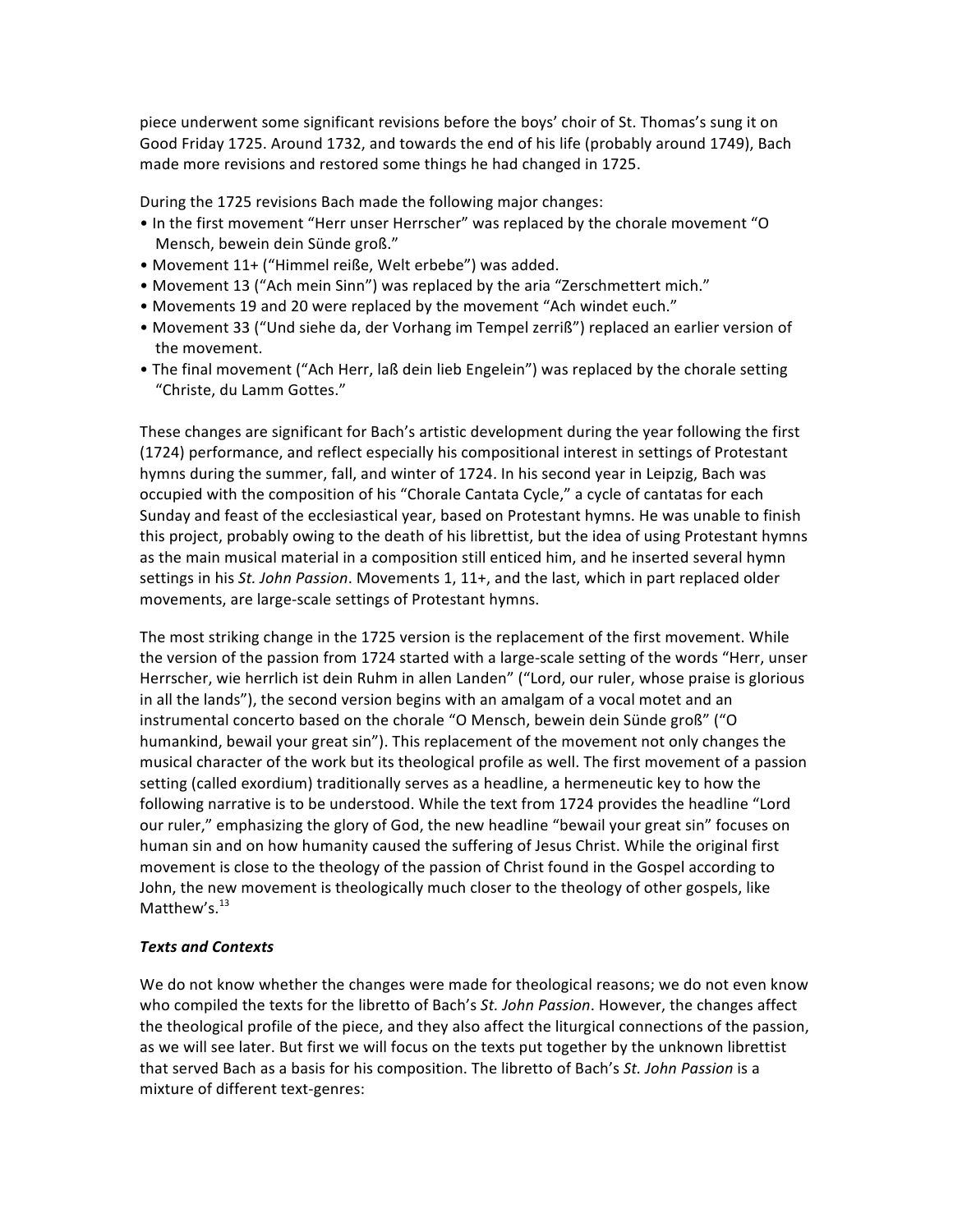*Text genres* Biblical texts Recitatives, Turba-choruses Free poetry Aria, Choruses Hymns Arias, Hymn settings

Authors of free poetry: Barthold Heinrich Brockes Christian Weise Christian Heinrich Postel Anonymous

Biblical texts from the Gospel according to John serve as a backbone for the entire libretto. Other texts are Protestant hymns and free poetry that contain reflections on the passion narrative. These free poetic texts are the biggest problem when it comes to determining authorship. Several arias are borrowed from a passion libretto by Barthold Heinrich Brockes (1680–1747), one of the most successful eighteenth century passion texts.<sup>14</sup> Brockes's text is known (and notorious) for its very graphic descriptions of the wounds and suffering of Jesus. Other aria-texts were taken from writings by Christian Weise (1642–1708) and Christian Heinrich Postel (1658–1705). For several of the aria-texts we do not know the author. Finally, we find two short passages from the Gospel according to Matthew (26:75 and 27:51–52) embedded in the biblical text from the Gospel according to John.

We can only speculate who compiled the libretto for Bach's passion. One of the theologians in Leipzig may have done it, and Bach may have written some of the poetic texts himself. Clearer than the attribution of the text to different authors, however, is the function of the texts in the passion libretto that was set by Bach. The different text genres represent different layers of time and space, and of individual and collective reflection on the passion narrative.



 Biblical Narrative

The different genres stand in a complex intertextual relationship. The biblical text provides the narrative, situated in the time of Jesus. The arias represent an observer, reflecting on the passion. This observer is beyond time, for he (or she) can be present at the time of the crucifixion, and also a reader of the biblical narrative, contemplating the suffering of Christ (and its meaning) from his (her) own perspective. In other words, the observer can be in Jerusalem, Leipzig, or New Haven. The hymns, finally, represent the reaction of the Christian congregation, here and now. The hymns help bridge the narrative of the passion and the congregation. Hymns are the pieces that "belong" to the congregation, and they connect the passion and the liturgy.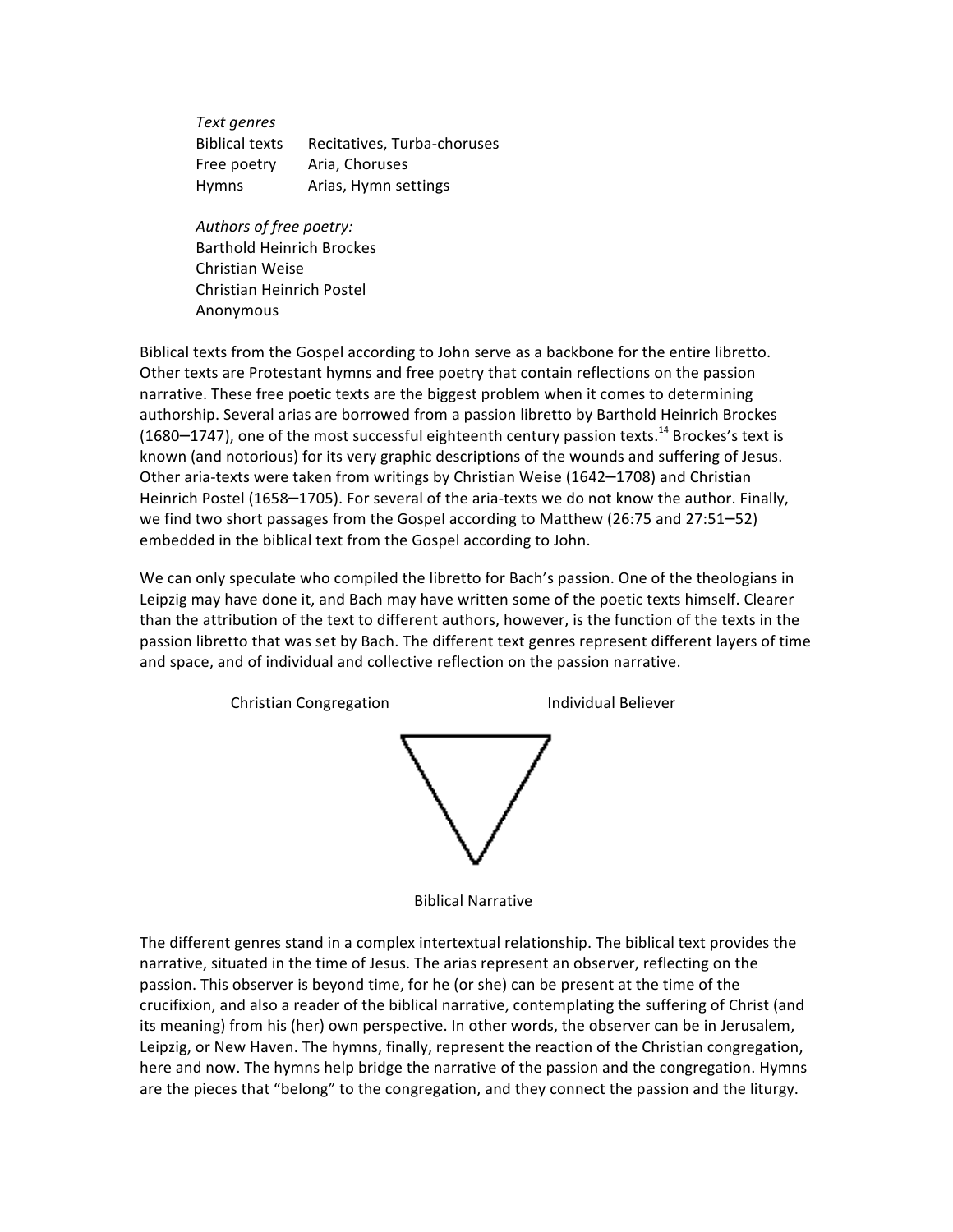Thus the addition of more hymns in the 1725 version strengthened the connection of *Bach's St.* John Passion to the liturgy.

We have already pointed out how its context in the ecclesiastical year affects the perception of the *St. John Passion* (and all of Bach's passion settings, for that matter). Even more significant is the direct liturgical context of the passion. Here too eighteenth century practices were different from ours today. A listener in the early twenty-first century goes to a performance of the passion intending to listen to Bach's music. The St. John Passion, because of its length, is normally the only piece on the program. In 1725 the St. John Passion was part of the Good Friday vespers, and was embedded in a liturgy:

Hymn "Da Jesus an dem Kreuze stund" Bach, *St. John Passion* (part 1) Hymn "Herr Jesu Christ, dich zu uns wend" Sermon Bach, *St. John Passion* (part 2) Motet "Ecce, quomodo moritur justus" (Jacobus Gallus) Collect prayer Biblical verse "Die Strafe liegt auf ihm" (Isaiah 53:5) Hymn "Nun danket alle Gott"

Taking into account that a seventeenth or eighteenth century sermon took about one hour, we can realistically assume that the entire vespers service lasted at least three-and-a-half hours. Bach's setting of the passion narrative would have occupied the most time, but each of its parts, about one hour in length, was balanced by a sermon of approximately the same length.

Not only was the temporal framework different, but the liturgy also contributed to a synthesis of meaning for the passion. The liturgy began with a hymn of the congregation, *Da Jesus an dem Kreuze stund* ("As Jesus hung upon the cross"), a chorale based on the Seven Words of Christ on the cross. The hymn is already a summary of Christ's passion before the first chord of Bach's passion setting has sounded. The last stanza of the hymn emphasizes the soteriological meaning of Christ's suffering:

Wer Jesus ehret immerfort und oft gedenkt der sieben Wort, des wird auch Gott gedenken und ihm durch seines Sohnes Tod das ewig Leben schenken.

Who honors Jesus constantly, and often remembers the seven Words, will be remembered by God as well and he will give him through the death of his son eternal life.

The final words of the hymn set the scene for Bach's passion setting: if you keep in mind the words of Christ, the passion, then you will have eternal life. Bach's setting, by retelling and reflecting on the story of the passion, fulfills a part of this remembering. The first movement in the 1725 version of the *St. John Passion*, which followed this congregational hymn, serves as an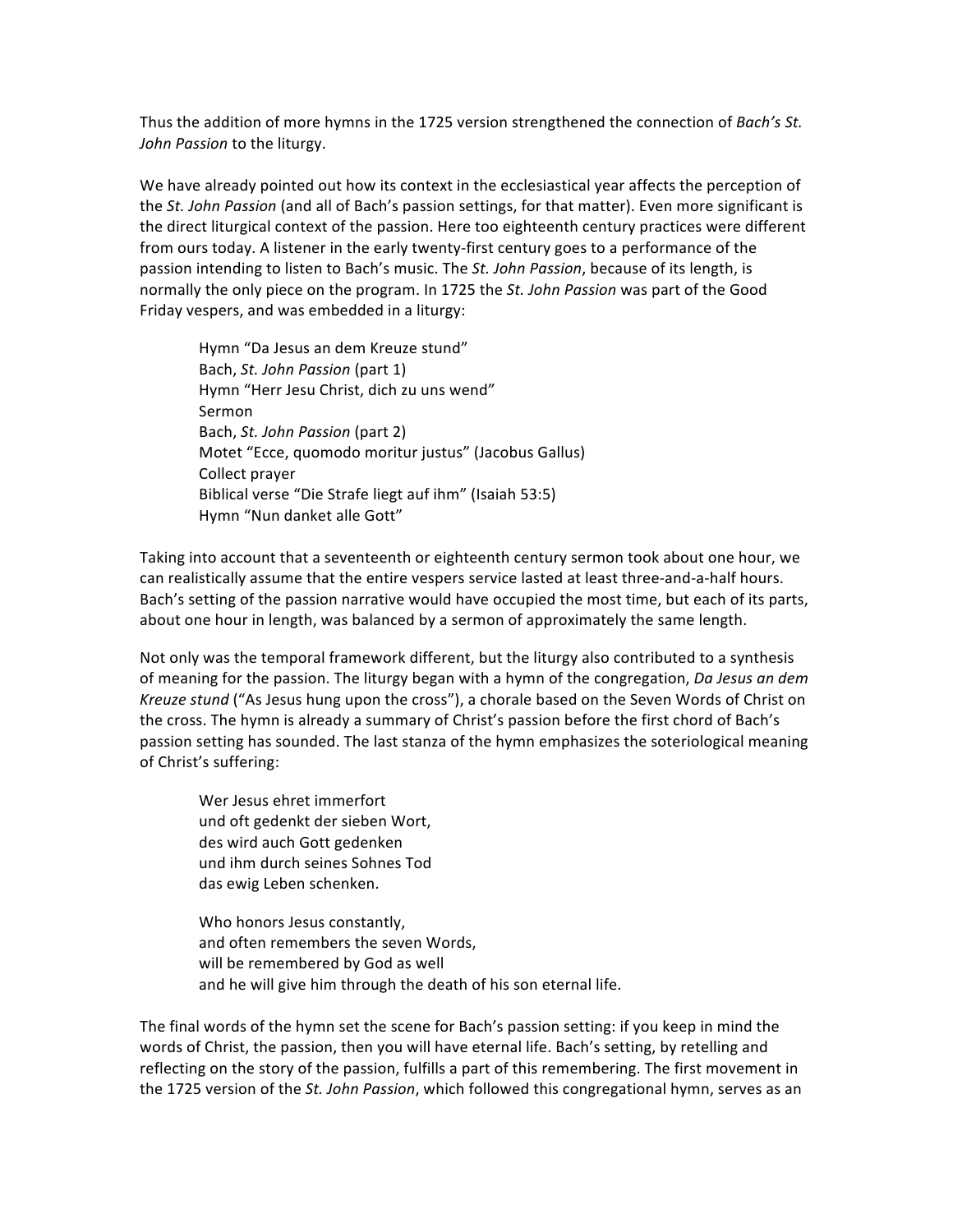opening for the passion narrative, but is also a repetition of the soteriological perspective. Now, however, the emphasis is on the incarnation of Christ, and his sacrifice, as the prerequisite for people's salvation:

O Mensch, bewein dein Sünde groß Darum Christus seins Vaters Schoß Äußert und kam auf Erden: Von einer Jungfrau rein und zart Für uns er hie geboren ward, Er wollt der Mittler werden. Den Toten er das Leben gab Und legt darbei all Krankheit ab, Bis sich die Zeit herdrange, Daß er für uns geopfert würd, Trüg unser Sünden schwerde Bürd Wohl an dem Kreuze lange.

O humankind, bewail your great sin, for which Christ gave up his Father's bosom and came to earth. Of a virgin pure and tender he was born here, for us: it was his will that he become the mediator. The dead he gave life, and in so doing put away every illness, until the time pressed forth that he would be sacrificed for us, bearing the heavy burden of our sin long indeed upon the cross. $^{15}$ 

The two hymn stanzas, juxtaposed by the order of the liturgy, highlight two sides of the same coin. The prerequisite for the salvation of men is the incarnation and suffering of Christ, but this act has to be remembered, and by being internalized it has to be brought into our own times.

The internalization of the passion is one of the key theologumena of Lutheran theology. Luther emphasized in his writings that every theology has to be a theology of the cross, theologia crucis.<sup>16</sup> Ahasver Fritsch, one of the most successful authors of religious literature and poetry in the second half of the seventeenth century, summarized this theology of the cross and its core importance for discipleship in a short exegesis of Luke 14:27, "Wer nicht sein Creutz trägt / und mir nach folget / der kann nicht mein Jünger seyn" ("Whoever does not carry the cross and follow me cannot be my disciple"):

Gleichwie die Kinder bey der Heiligen Tauffe / mit dem heil. Creutze an der Stirn und auff der Brust bezeichnet werden / so wäre zu wünschen / daß den Täufflingen das heilsam Erkäntniß des Geheimnüsses des Creutzes Christi gleichsam mit der Muttermilch eingeflöset / und durch das gantze Leben hindurch immer in ihnen wachsen und zunehmen möge. Denn Christus / der König und Fürst des Leidens / hat in unser Tauff einen Bund des Leidens mit uns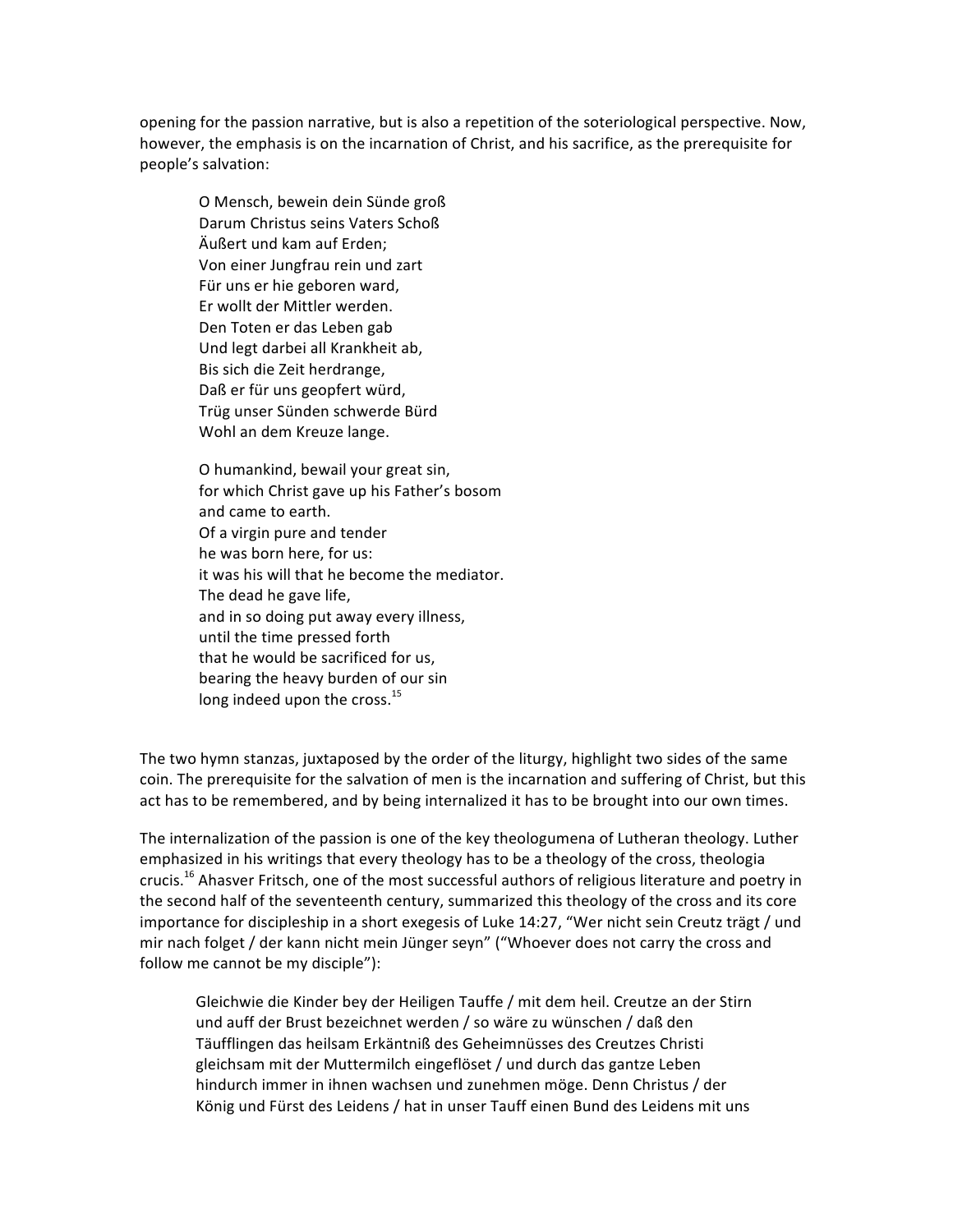allen / die wir an seinen Nahmen glauben / gemacht. Seine Lehre / und Gebote waren so eingerichtet / daß sie uns Leiden und Trübsal aufflegten: Seine Verheissungen selbst waren Leiden in diesem Leben / und der Belohnung des Leidens nach dieser Zeit. [...] Wir haben obigen Spruch unsers Heylandes nie recht gefasset / noch fassen und verstehen wollen. Er saget mit ausdrücklichen Worten zu uns allen: Wer nicht sein Creutz trägt / und mir nachfolget / der kann NB. nicht mein Jünger seyn. Er kann kein Christe seyn / und also hat er kein Theil an mir / dem Gecreutzigsten [sic!]. $^{17}$ 

In the same way as children are signed in their baptism with the sign of the cross on forehead and breast, one might wish that the understanding of the secret of the cross of Christ might be given with their mother's milk, and that it might increase and grow in them throughout their entire lives. Christ, the king and prince of suffering, has made baptism a covenant of suffering with all who believe in his name. His teachings and commandments were made such that they give us suffering and distress; his prophecies promised suffering in this life and a reward for this suffering at the end of time. ... We have never understood the biblical verse, and we have never tried. It tells us: Whoever does not bear his cross and follow me cannot be my disciple. He cannot be a Christian, and he cannot be a part of me, the Crucified.

Discipleship and commemoration on the cross are linked together. Only in the remembrance of the cross can a human being be a disciple. In one of his early writings Luther emphasized the *theologia crucis* over all other kinds of Christian devotion. He points out that meditation on the cross has to focus on the soteriological meaning of Christ's suffering, and on the fact that it was human sins that caused the suffering:

Some point to the manifold benefits and fruits that grow from contemplating Christ's passion. There is a saying ascribed to Albertus [Magnus] about this, that it is more beneficial to ponder Christ's passion just once than to fast a whole year or to pray a psalm daily etc. These people follow this saying blindly and therefore do not reap the fruit of Christ's passion, for in so doing they are seeking their own advantage. They carry pictures and booklets, letters and crosses on their person. Some who travel afar do this in the belief that they protect themselves against water and sword, fire, and all sorts of perils. Christ's suffering is thus used to effect in them a lack of suffering contrary to his being and nature ... You must [however] get this thought through your head and not doubt about that you are the one who is torturing Christ thus, for your sins have surely wrought this. ... For every nail that pierces Christ, more than one hundred thousand should in justice pierce you yes, they should prick you forever and ever more painfully! $18$ 

The two stanzas, the last one of the congregational hymn and the chorale stanza in the first movement of the *St. John Passion*, thus encompass the two facets of a Lutheran meditation on the cross. The passion has to be remembered, but since the reason for Christ's suffering are people's sins, the remembrance has eventually to lead to discipleship, to following Christ's cross. *Theologia crucis* is soteriology and ethics at the same time.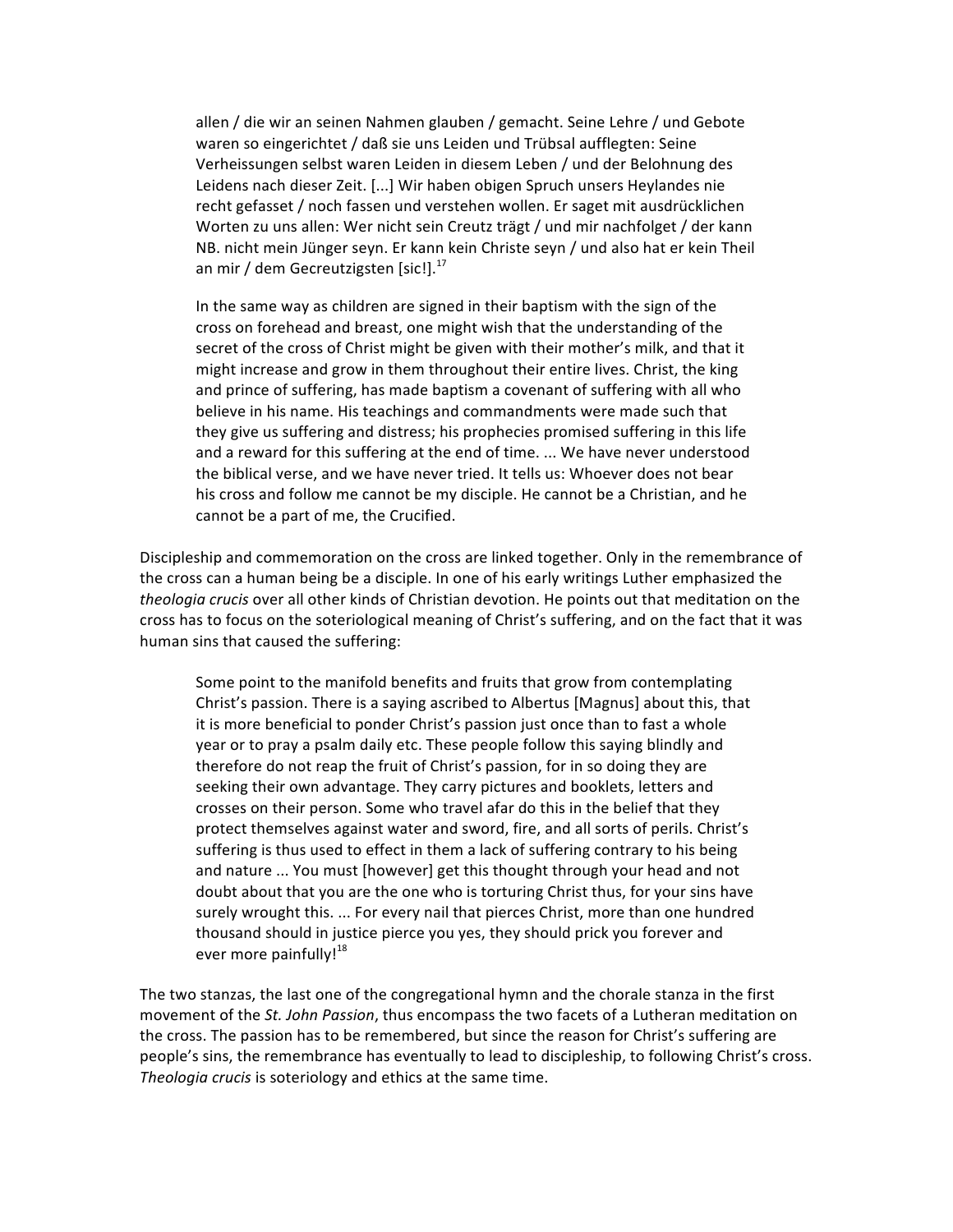#### *Failing Discipleship*

The first half of the passion setting by Bach, performed before the sermon, covers the narrative of Christ's suffering from the betrayal of Judas until the denial of Peter. Most listeners attending a modern performance will not notice the bipartite structure of the passion. Only the otherwise unusual hiatus of two hymn stanzas, one ending the first part and one opening the second, marks the transition from part one to part two.

In 1725 the final chorale of the first part, meditating on the denial of Peter, was followed by a hymn of the congregation, "Herr Jesu Christ, dich zu uns wend" ("Lord Jesus Christ, turn to us"). The hymn was one of the usual ones sung by the congregation before the sermon. Again, however, the flow of the liturgy adds a particular meaning to the passion setting by Bach. For this, we have to look at the entire scene of Peter's denial.

The biblical text from John 18:27 reports Peter's third denial and the crowing of the cock. The unknown compiler of the libretto interpolated after this a short passage from the Gospel according to Matthew, reporting the weeping of the disciple:

Da verleugnete Petrus abermal, und also bald krähete der Hahn. Da gedachte Petrus an die Worte Jesu und ging hinaus und weinete bitterlich. Then Peter denied it once more, and immediately the cock crowed (John 18:27). Then Peter remembered the words of Jesus and went out and wept bitterly (Matt 26:75).

The combination of texts from different gospels was not unusual. Passion harmonies had a long tradition, and the "passion harmony" by Johannes Bugenhagen (1485–1558) was traditionally interpreted in the sermons at Vespers in Leipzig during Lent.<sup>19</sup> In this case, however, the inclusion of the text from the Gospel according to Matthew served a clear purpose. It was the librettist's intention to increase the emotional impact of the scene. The disciple's weeping makes the whole section much more memorable than the bare fact of his denial as it was reported in the Gospel according to John. Bach's setting of the biblical text emphasizes this emotional quality. The otherwise simple texture of the setting (a *recitativo secco* with a "dry" accompaniment) leads into an arioso with long chromatic melismas on the word "weinet" (wept) (see example 1).

*Recitativo, mm. 31*–*38*

example 1 Bach, *St. John Passion* BWV 245a, 12c: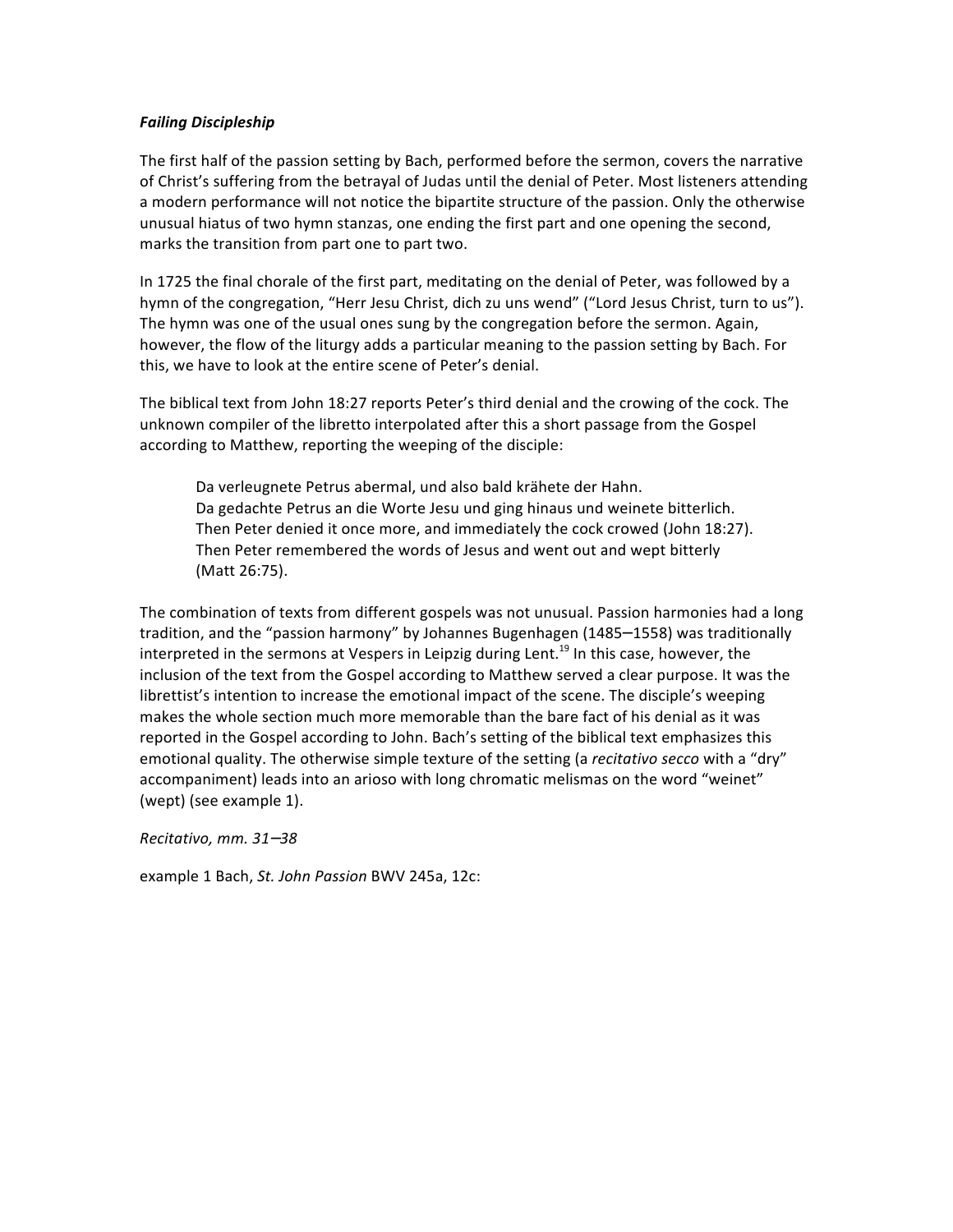

The setting, although it emphasizes the dramatic quality of the text, has not only that function, but also points to the theological center of the scene: Peter's denial is not only a story that happened in the past, but denying Jesus Christ is something that happens again and again. Peter is a model for the believer, both in a negative way (everybody is in danger of denying Jesus) and also in a positive way (one who denies Jesus should feel sorry and weep about this). The following aria in the 1725 version—a piece that replaced another aria in the first version—points this out:

Zerschmettert mich, ihr Felsen und ihr Hügel, Wirf Himmel deinen Strahl auf mich! Wie freventlich, wie sündlich, wie vermessen, Hab ich, o Jesus, dein vergessen. Ja, nähm ich der Morgenröte Flügel, So holte mich mein strenger Richter wieder; Ach! fallt vor ihm in bittern Tränen nieder!

Crush me, you rocks and you hills; heaven, cast your thunderbolt upon me! How outrageously, how sinful, how arrogantly, have I forgotten you, o Jesus. Yes, if I take the wings of the morning, then my stern judge [Jesus] shall fetch me back; Oh! bow down before him with bitter tears! $^{20}$ 

This is not Peter speaking, but the individual believer meditating on the meaning and the consequences of Peter's (and his own) denial. Bach sets the text appropriately in the tradition of an operatic rage aria, with aggressive repetitions of sixteenth notes, furious, thunder-like thirtysecond scales in the strings, and a nervously leaping tenor voice. The aria oscillates between these aggressive sections and an arioso-like parlando, before finally the aggressiveness gives way to a lyric setting of the last line of the aria: "Oh! bow down before him with bitter tears!" The melodic line on "Tränen" ("tears") in the aria resembles the melisma on "weinete" ("wept")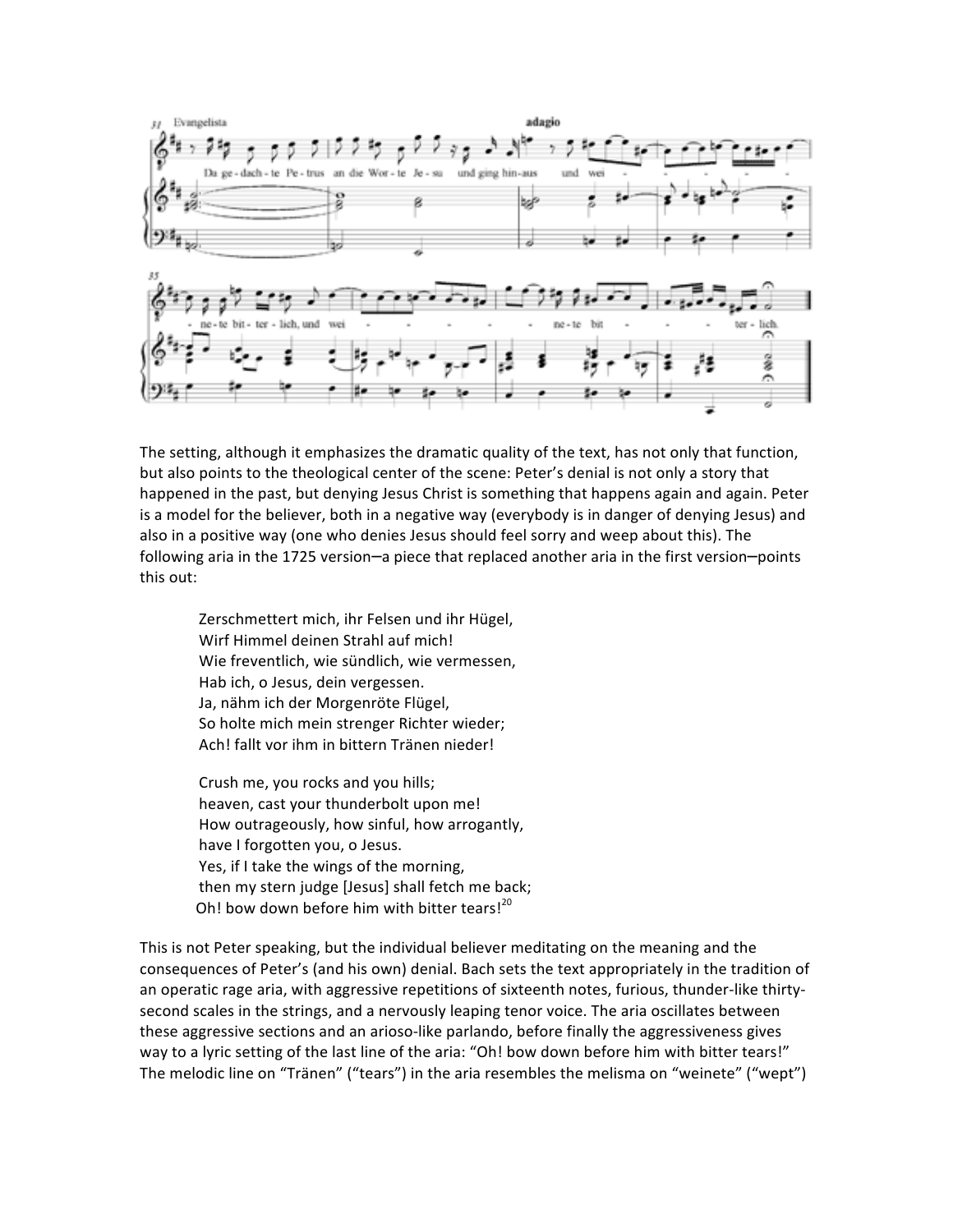in the preceding recitative, thus underscoring the textual (and theological) connection between the two movements through the means of music (see example 2).



example 2 BWV 245a, 13II: Aria, mm. 7-8 and 38-42



The aria is followed by a hymn sung by the choir, shifting the individual's desperation about denial to a communal level. Not only Peter, the individual, but the congregation (or the church), is prone to deny Jesus:

Petrus, der nicht denkt zurück, Seinen Gott verneinet Der doch auf ein' ernsten Blick Bitterlichen weinet. Jesu, blicke mich auch an, Wenn ich nicht will büßen; Wenn ich Böses hab getan, Rühre mein Gewissen!

Peter, who does not think back [to Jesus' Word], denies his God; at a penetrating glance, however, he weeps bitterly. Jesus, glance on me as well, whenever I am unrepentant; whenever I have done something evil, stir my conscience.<sup>21</sup>

The text aims to move the listener. The example of Peter, his weeping, is the negative example, a warning but also consolation. It is supposed to "stir the conscience" of the congregation-and Bach's emotional and expressive setting underscores this. As Luther explained in his "Meditation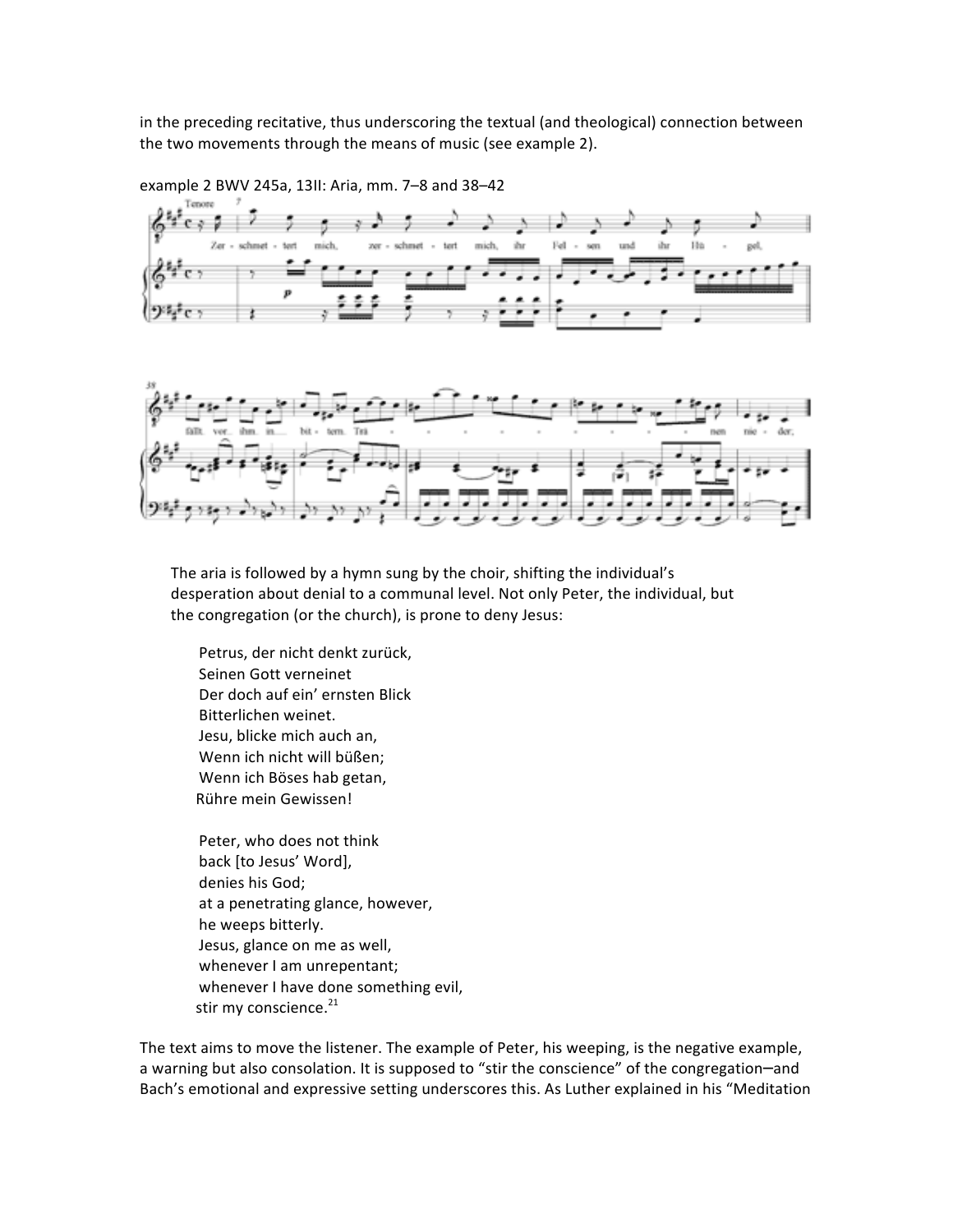on Christ's Passion":

We must give ourselves wholly to this matter, for the main benefit of Christ's passion is that man sees into his own true self and that he be terrified and crushed by this. Unless we seek that knowledge, we do not derive much benefit from Christ's passion. The real and true work of Christ's passion is to make us conformable to Christ, so that man's conscience is tormented by his sins in like measure as Christ was pitiably tormented in body and soul by our sins. $^{22}$ 

The dramatic description of Christ's suffering has the purpose of "crushing" the listener, as both the text of the aria "Crush me, you rocks and you hills" and Luther's meditation emphasize.

The last scene of the first half of Bach's *Passion* gives the following hymn a second meaning. I already pointed out that "Herr Jesu Christ dich zu uns wend" was often sung before the sermon. Directly after Peter's denial, however, and the reflections on failing discipleship, the words acquire a new subtext:

Herr Jesu Christ, dich zu uns wend, Dein Heilgen Geist du zu uns send; mit Hilf und Gnad er uns regier und uns den Weg zur Wahrheit führ.

Lord Jesu Christ turn to us, send your Holy Spirit to us, rule us, Lord, with halp and grace, and show us the way to truth. $^{23}$ 

Both hymns, the final hymn of the first half of Bach's *Passion* and the hymn sung by the congregation, ask for Jesus' merciful glance: "Jesus, glance on me as well" and "Lord Jesu Christ turn to us." The congregational hymn, of course, is referring to the following sermon, and the congregation asks for the right spirit to understand it. However, the words of the hymn also reiterate the wish from the preceding hymn sung by the choir. The word of God is the primary way God turns himself towards humans: God is present in his word. Hence the sermon, which interrupts the flow of Bach's setting of the passion, is the natural continuation of the passion text set by Bach. Peter, as the last hymn emphasized, did forget the words of Jesus, and this led to sin. The commemoration of the words of Jesus leads to an existence that stays away from sin—and the sermon is the very place where this commemoration of the words of Jesus takes place. It is the place where Jesus glances on the congregation through his word, and where he, to quote the congregational hymn, "shows us the way to truth."

We do not know what the sermon on Good Friday 1725 was about. Traditionally, Bugenhagen's "passion harmony" served as a basis for sermons during Lent. We can, however, safely assume that the sermon focused on the death of Jesus and its soteriological meaning.

#### *A Threefold Finale*

The second half of Bach's composition reports the trial of Jesus, his torture, crucifixion, and burial. It is again framed by two hymns. The first one is a simple four part setting of "Christus, der uns selig macht" ("Christ, who makes us blessed"). The words summarize his arrest and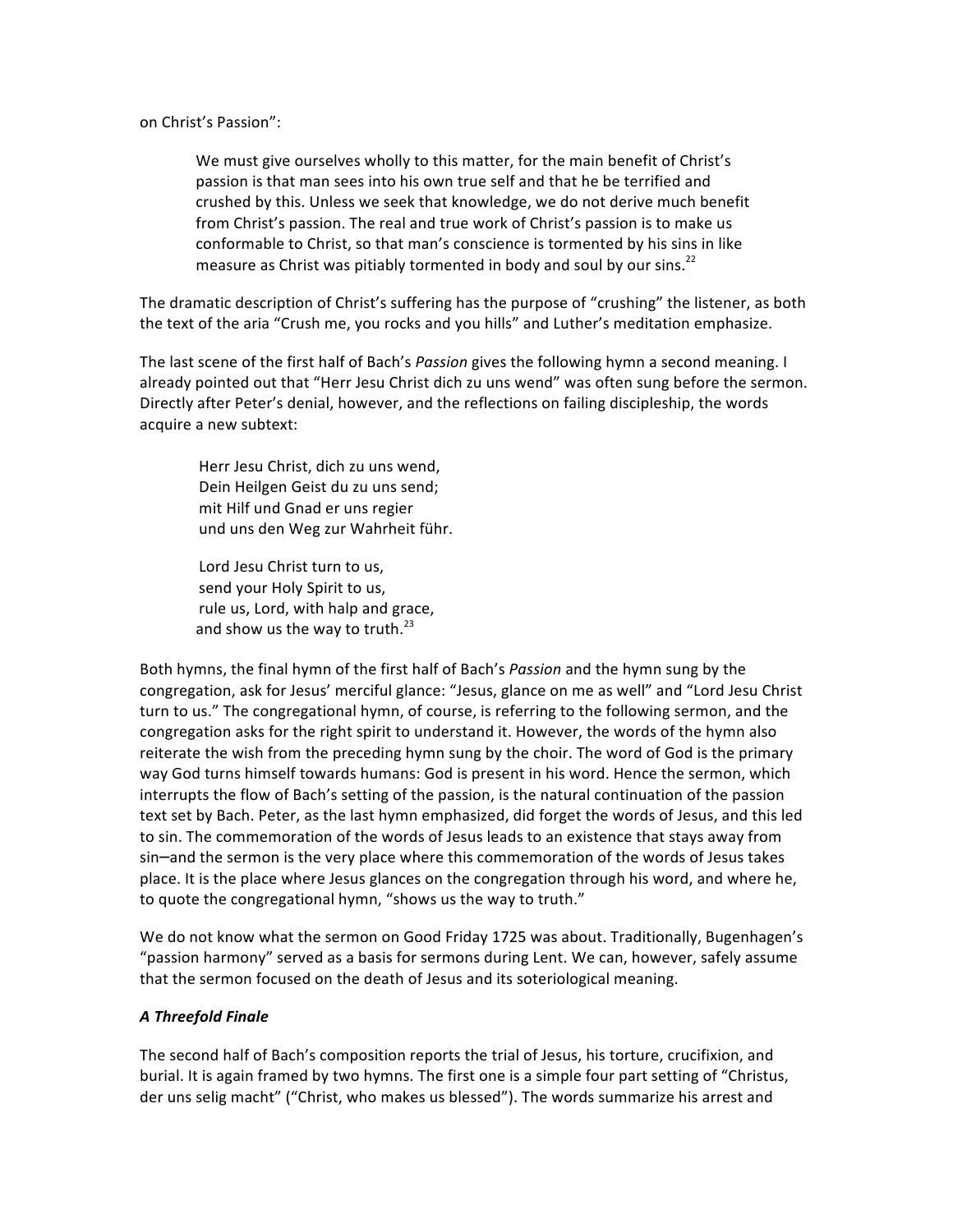torment, thus bridging the gap between part one and part two of the *Passion*.

The *Passion* ends with a threefold "finale." After the burial, which is reported in a recitative, the choir sings an extensive setting of the text "Ruhe wohl." The texture is simple, and the calm triple meter resembles a lullaby. The setting is a farewell to Jesus, but it is also a supplication that the "holy bones" that are buried in peace will give peace to the believer:

Ruht wohl, ihr heiligen Gebeine, Die ich nun weiter nicht beweine, Ruht wohl und bringt auch mich zur Ruh! Das Grab, so euch bestimmet ist Und ferner keine Not umschließt. Macht mir den Himmel auf und schließt die Hölle zu.

Be fully at peace, you holy bones, which I will no longer bewail; be fully at peace and bring me too to this peace! The grave—which is appointed for you, and from now on no distress will enclose opens to me [the gates of] heaven and closes [the gates of] hell.

This setting was followed in the first version of the *St. John Passion* in 1724 by a simple hymn setting, "Ach Herr, lass dein lieb' Engelein" ("Oh Lord, let your dear little angels"), extending the reflection about the death and its anagogic meaning. In the second version of the passion, in 1725, this simple movement was replaced by an extensive setting of the German *Agnus Dei*, "Christe, du Lamm Gottes" ("Christ, Lamb of God"). Bach reused an older movement he had composed in Köthen and inserted in his audition cantata for Leipzig on February 7, 1723.<sup>24</sup> This movement broadens the view, asking Jesus Christ, the Lamb of God, for his mercy and peace. The final hymn setting serves a dual purpose. First, it represents once more the congregation's thought, reacting to the death of Christ and asking for his mercy. Secondly, it puts the entire Passion in a larger liturgical context. The German *Agnus Dei*, like its Latin model, was part of the liturgy of the Eucharist, the celebration of the forgiveness of sins through the death of Christ and the commemoration of this death. By placing the *Agnus Dei* at the end of the *Passion*, Bach (or his unknown librettist) draws a connection between the passion narrative and the celebration of salvation through the very events that were reported in this narrative. The introduction of the German *Agnus Dei* in the *Passion* is the mirror image of the connection between Passion and Mass Luther emphasized in his *Meditation on Christ's Passion* from 1519: "the mass was not instituted for its own worthiness, but to make us worthy and to remind us of the passion of Christ."<sup>25</sup>

On a musical level, the extended setting of the chorale balances the likewise extensive hymn setting Bach composed as a new first movement for the 1725 version of the passion. The chorale is dressed in a complex vocal and instrumental texture, not simply presented in a fourpart setting as was the last hymn of the 1724 version.

The two movements also show some differences owed to Bach's own progress as a composer. The new first movement was composed in early 1725, and exhibits Bach's experience in combining a complex polyphonic vocal texture (almost like a chorale motet) and a concerto-like instrumental accompaniment. The vocal and instrumental layers in the movement are independent and completely balanced. The final movement, on the other hand, is about two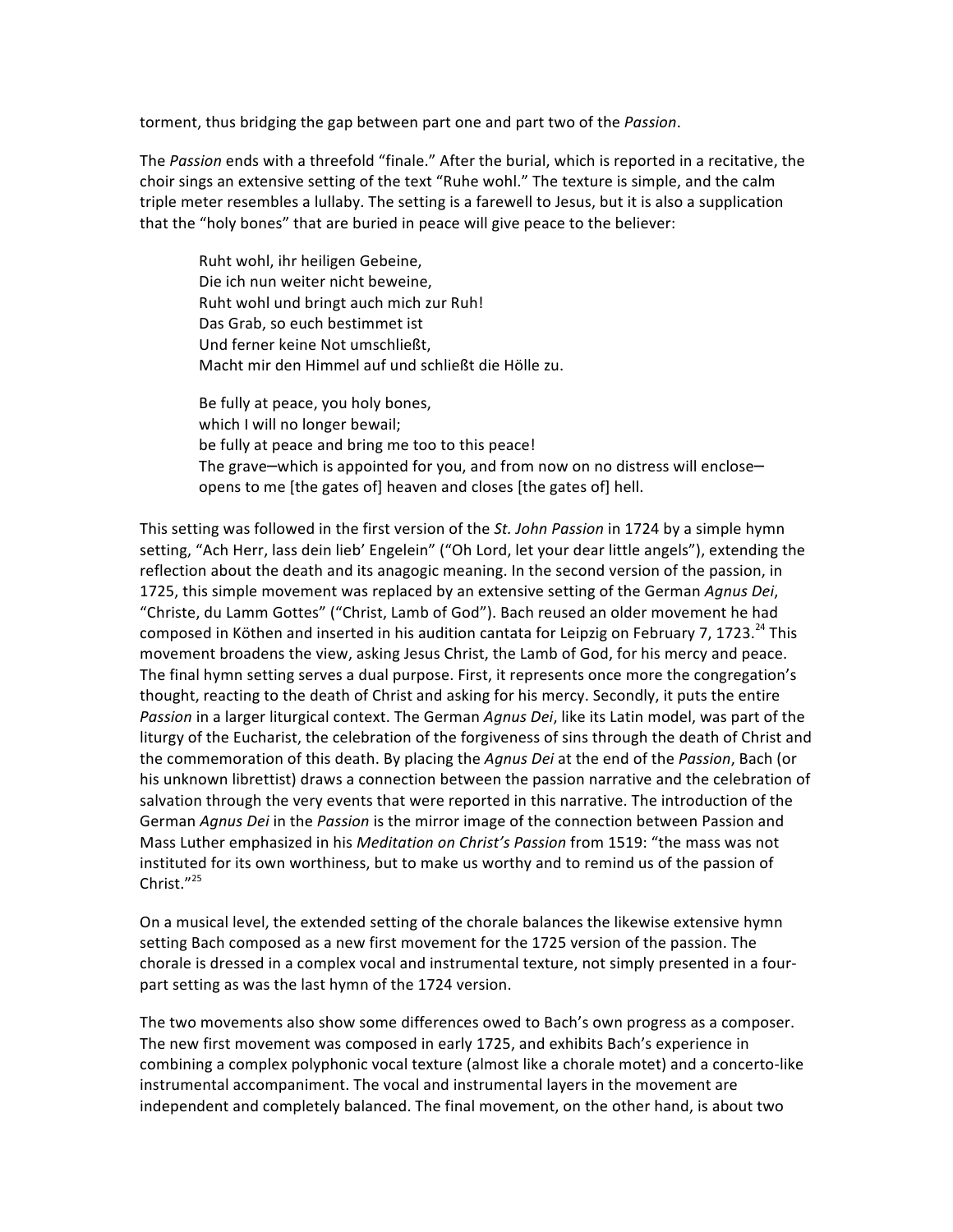years older, and was composed before Bach's compositional experiments during the chorale cantata cycle of 1724–25.<sup>26</sup> In this bipartite movement the emphasis shifts from the instrumental layer in the first half to the vocal layer in the second half. In the first section, a mostly homophonic chorale setting is embedded in a motivally and texturally dominant instrumental accompaniment (see mm.  $4-7$  in example 3). In the second section the vocal layer becomes more polyphonic and the voice-leading independent, but this goes on at the cost of the instruments, which now mostly double the vocal parts (see mm. 19-22 in example 3) and only gain some independence in the interludes.



example  $3$  BWV 245a, 40II: Choral, mm. 4-7 and  $19-22$ 

Most of the churchgoers on Good Friday 1725, however, would not have noticed this remarkable change in Bach's style and in his ability as a composer—and he probably did not intend them to do that. What they might have noticed, though, is that the passion was balanced by two large scaled hymn settings, serving as exordium and conclusio for the passion narrative.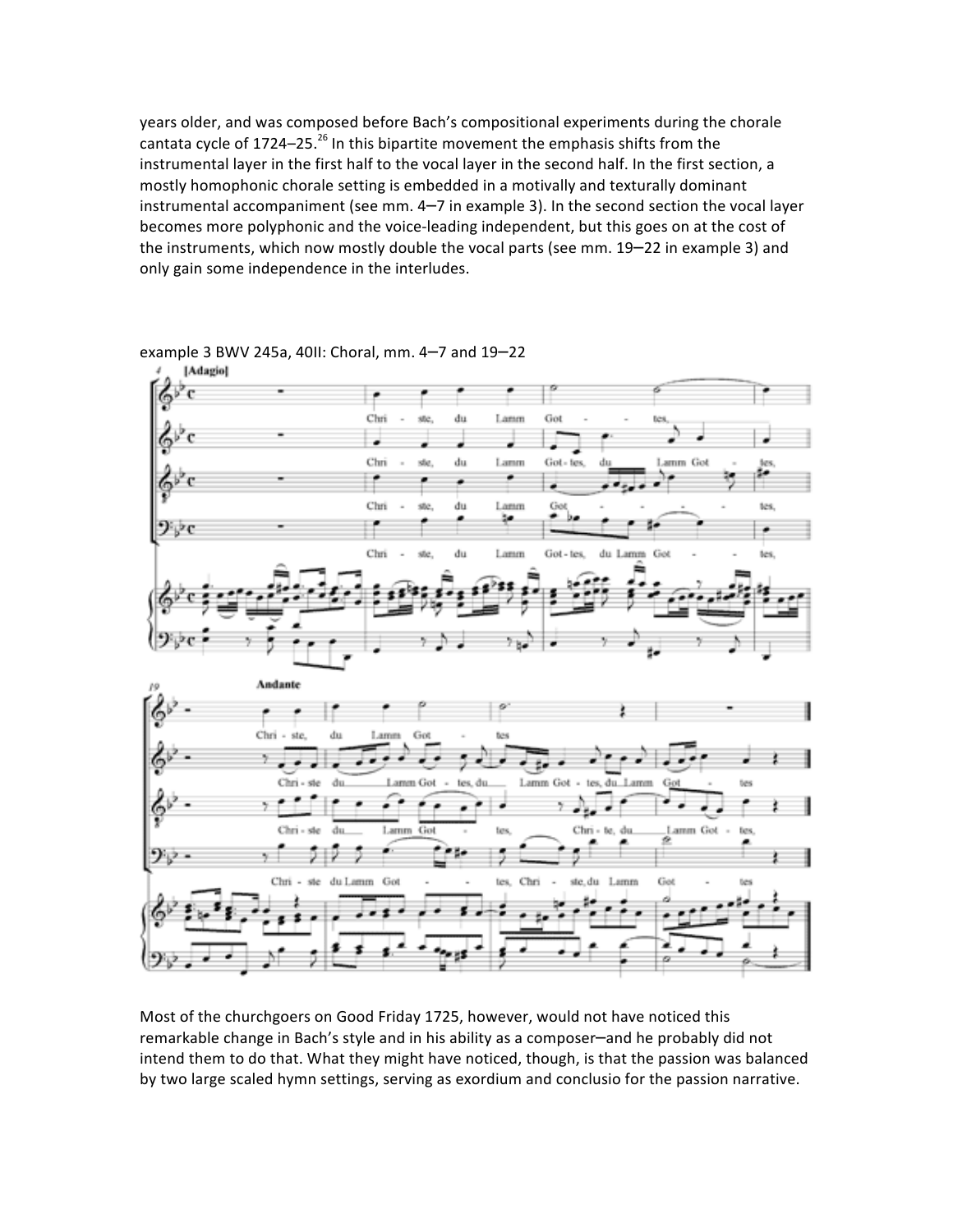The last part of the threefold "finale," mentioned above, does not belong to the actual setting by Bach. It is a Latin motet by Jacobus Gallus (1550–1591), traditionally performed in Leipzig after the passion. Again, this piece affects the perception of the passion setting by Bach. The entire narrative of the passion is now summarized by the ancient motet:

Ecce quomodo moritur justus et nemo percipit corde. Viri justi tolluntur et nemo considerat. A facie iniquitatis sublatus est justus et erit in pace memoria eius: in pace factus est locus ejus et in Sion habitatio eius et erit in pace memoria eius.

Behold how the righteous dies and no one takes notice. The righteous are taken away and no one pays attention. From facing iniquity the righteous is removed, and his memory will be in peace: his (resting) place is in peace and his dwelling place in Zion, and his memory will be in peace.

Jesus is the just one who died for the sins of humans. The motet was composed in the sixteenth century; its musical style is significantly different from the music in Bach's passion. Even for an uneducated listener it sounds like (and is) a commentary from another time. At the same time, the motet picks up two central keywords from the previous liturgical context: "memory" and "peace." The memory is of the suffering righteous, of the suffering of Christ that the passion revolves around, and to which the very first hymn of the liturgy already alluded. In "peace" the bones of Jesus will rest in the grave, and also the bones of the believer, according to the second but last movement of the Passion. And the final German Agnus Dei asks dona nobis pacem, "give us peace."

After a reading of Isaiah 53:5<sup>27</sup> (which was probably rather a cantilation of the text), echoing the "peace" that was mentioned in the two most recent musical pieces, the congregation concluded with the hymn *Nun danket alle Gott* ("Now thank you all our God"), a popular thanksgiving hymn from the seventeenth century. Similar to the *Te Deum*, which it sometimes replaced or complemented during liturgies in Leipzig and other places,<sup>28</sup> *Nun danket alle Gott* was a hymn universally used to thank God. It could be employed in the intimate liturgical settings of Matins, in a regular Sunday morning service, or to celebrate victory in a battle.<sup>29</sup> Like the hymn before the sermon, *Herr Jesu Christ, dich zu uns wend*, the song was not specifically associated with the passion. However, in this context it is a thanksgiving hymn for the dying of the just, and for the salvation that comes through the death of Jesus.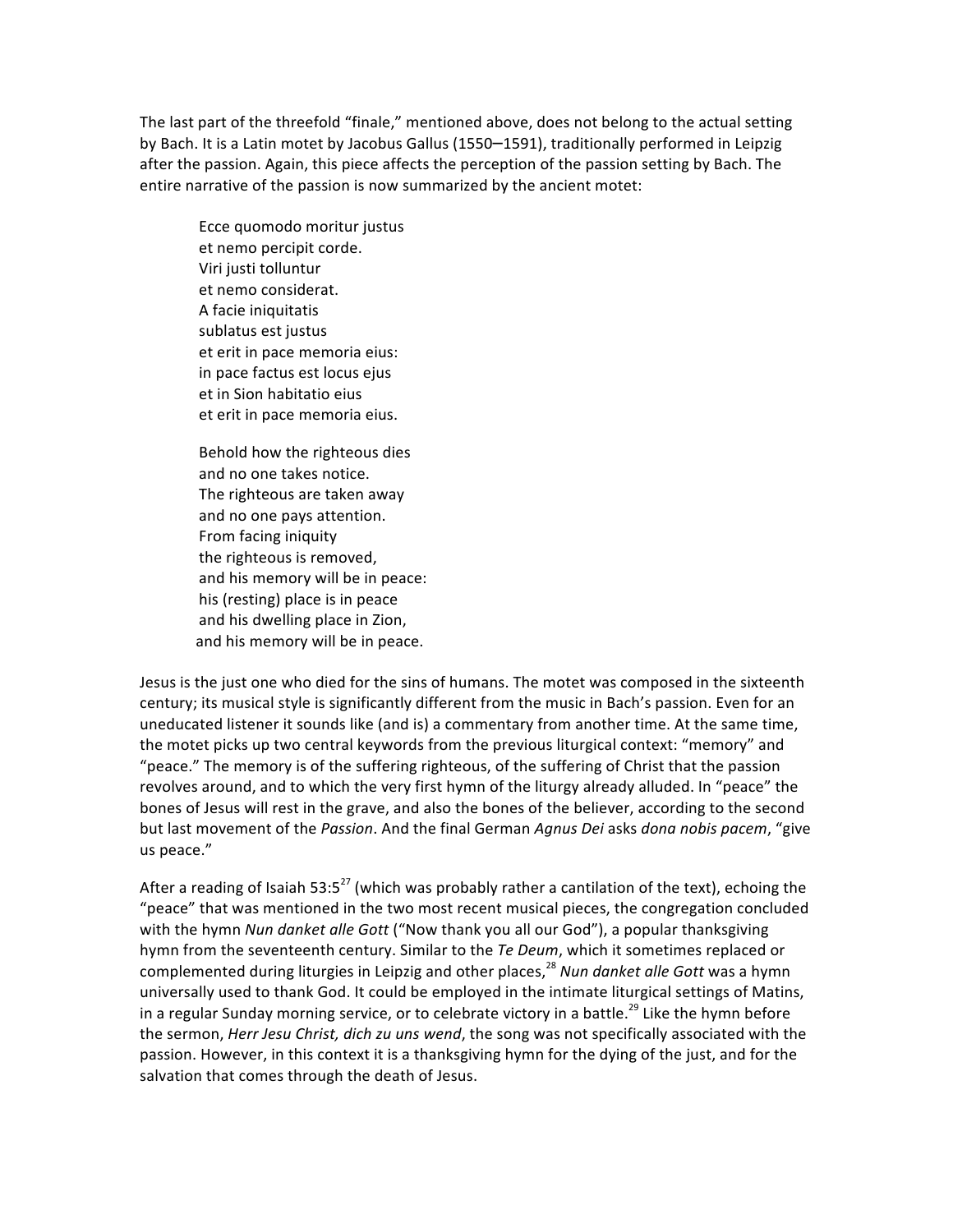As mentioned earlier, the libretto of Bach's composition is a compilation not only of different authors and genres but also of different layers in time. Biblical text, reflection of an individual, and reaction of the congregation (represented in Bach's *Passion* by the choir singing the hymns) alternate and complement each other. The liturgy of Good Friday as a whole is a similar compilation of genres and times. Biblical texts, hymns, a sixteenth century composition, and a sermon also alternate and complement each other. The congregation interjects three times with its own voice in the form of hymns: first a hymn about the Seven Last Words of Christ (foreshadowing the entire passion in a nutshell and culminating in the admonition to commemorate Christ's suffering). The second is a hymn asking for Christ's merciful love and care. This care is given especially through his word, which is, again, the mode in which we commemorate him. The final hymn is a reaction to the entire passion narrative and the sermon, a hymn of thanksgiving, calling to memory all the good things God has done for people since their childhood.

The liturgy for Good Friday celebrates the remembrance of the suffering and death of Jesus Christ. The remembrance is based on the biblical narrative, which is, according to Lutheran dogmatic theology of the seventeenth and eighteenth centuries, given by the Holy Spirit. The leading Lutheran theologian of the first half of the seventeenth century, Johann Gerhard, calls the Bible the letter from God: "[Scriptura sacra e]st enim epistola Dei e coelo ad nos missa ..."<sup>30</sup> ("Scripture is a letter from God, sent to us from heaven ..."). Scripture is the way God communicates with the world, and hence the memory of him through Scripture is the mode of his presence. People can react to this memory, and this is what both the liturgy for Good Friday and Bach's setting in particular do: they are reactions to and commemorations of the passion of Christ. An essential part of this commemoration, though, is the Lutheran *pro me*, the question, "What does this mean *for me*?" The final hymn of the congregation points this out: "Now thank we all our God ... who from our mother's arms has blessed us on our way." Soteriology is not a theoretical dogmatic concept, but it affects both the individual and the congregation: *pro me* and *pro nobis*.

We encounter a similar concept in the libretto of Bach's Passion (and eventually in his composition as well) when we look at Peter's denial. First comes the biblical text (in Gerhard's thought, the memory we receive from God's letter). This is then interpreted from the perspective of the individual in the aria "Zerschmettert mich, ihr Felsen und ihr Hügel" ("Crush me, you rocks and you hills"), before finally the congregation asks for Christ's love and care: Jesus, glance on me as well.

The memory of Christ is celebrated in the liturgy; the memory of his death is especially celebrated in the Lords Supper. The individuals of the congregation gather at the table of the Lord to celebrate his presence under bread and wine, and to commemorate his death and resurrection as the basis for salvation. The final movement of the 1725 version of Bach's *St. John* Passion draws this connection between the passion narrative and the liturgy, between Good Friday and the Lord's Supper, that is celebrated in the Sunday morning service.

#### *Audible Intertextuality*

The interaction and simultaneity of the memory and commemoration through the individual and the congregation becomes visible (and audible) in one other movement Bach added in his 1725 version. The aria "Himmel reiße, Welt erbebe" ("Heaven, tear apart; world, quake") is a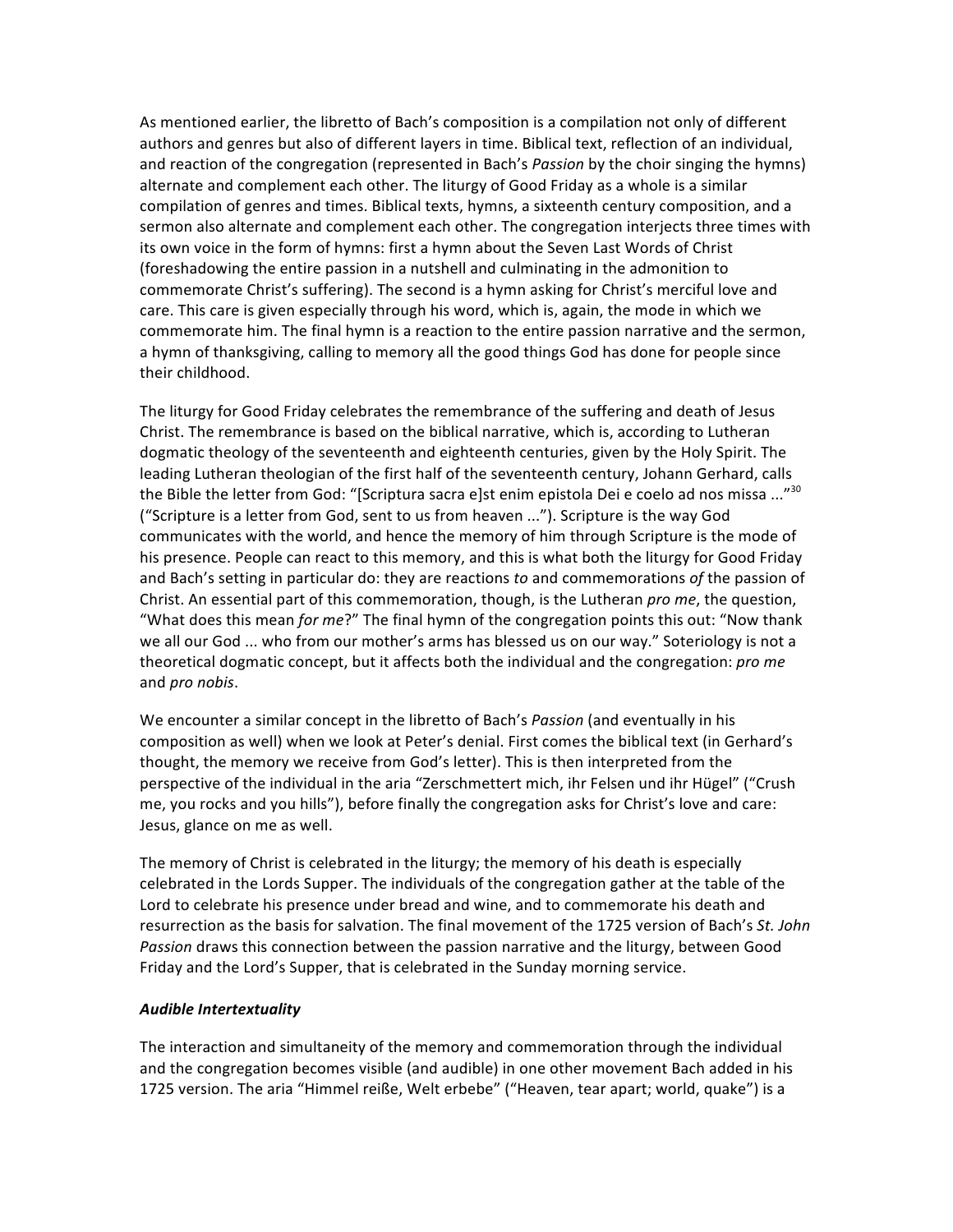complex amalgam of an aria and a chorale. Bach again establishes two distinct layers that are most of the time independent: a rage-aria (not unlike the one towards the end of the first part of the *Passion*) accompanied by two flutes and basso continuo, and the hymn "Jesu meine Passion" ("Jesus, my Passion"), here sung only by the soprano. The texts, however, are not entirely independent; the chorale text is integrated into the rhyme scheme of the free poetry. The word "Trauerton" rhymes on "Passion," the word "Freude" rhymes on "leide" and so on (the chorale text is indented):

Himmel reiße, Welt erbebe, Fallt in meinen Trauerton. Jesu, deine Passion, ist mir lauter Freude, Sehet meine Qual und Angst, Was ich, Jesu, mit dir leide Ja zähle deine Schmerzen, O zerschlagner Gottessohn, Deine Wunden, Kron und Hohn meines Herzens Weide. Ich erwähle Golgatha vor dies schnöde Weltgebäude. Werden auf den Kreuzeswegen deine Dornen ausgesät, Meine Seel auf Rosen geht, wenn ich dran gedenke Weil ich in Zufriedenheit mich in deine Wunden senke. So erblicke ich in dem Sterben. wenn ein stürmend Wetter weht. In dem Himmel eine Stätt mir deswegen schenke! Diesen Ort, dahin ich mich täglich durch den Glauben lenke!

Heaven, tear apart; world, quake, fall in with my air of grief Jesus, your Passion is pure joy to me; look at my sorrow and fear: what I suffer with you, Jesus! Yes, I do count up your agonies, o shattered Son of God; your wounds, crown, and scorn my heart's pasture. I choose Golgotha before this vile earthly vault. Should your thorns be sown on the path of the cross, My soul walks on roses, when I reflect on it; because I in contentment submerge myself into your wounds, I will recognize, at my death, when a stormy tempest roars, grant me a place in heaven because of it! this spot, where by faith I daily direct myself. $31$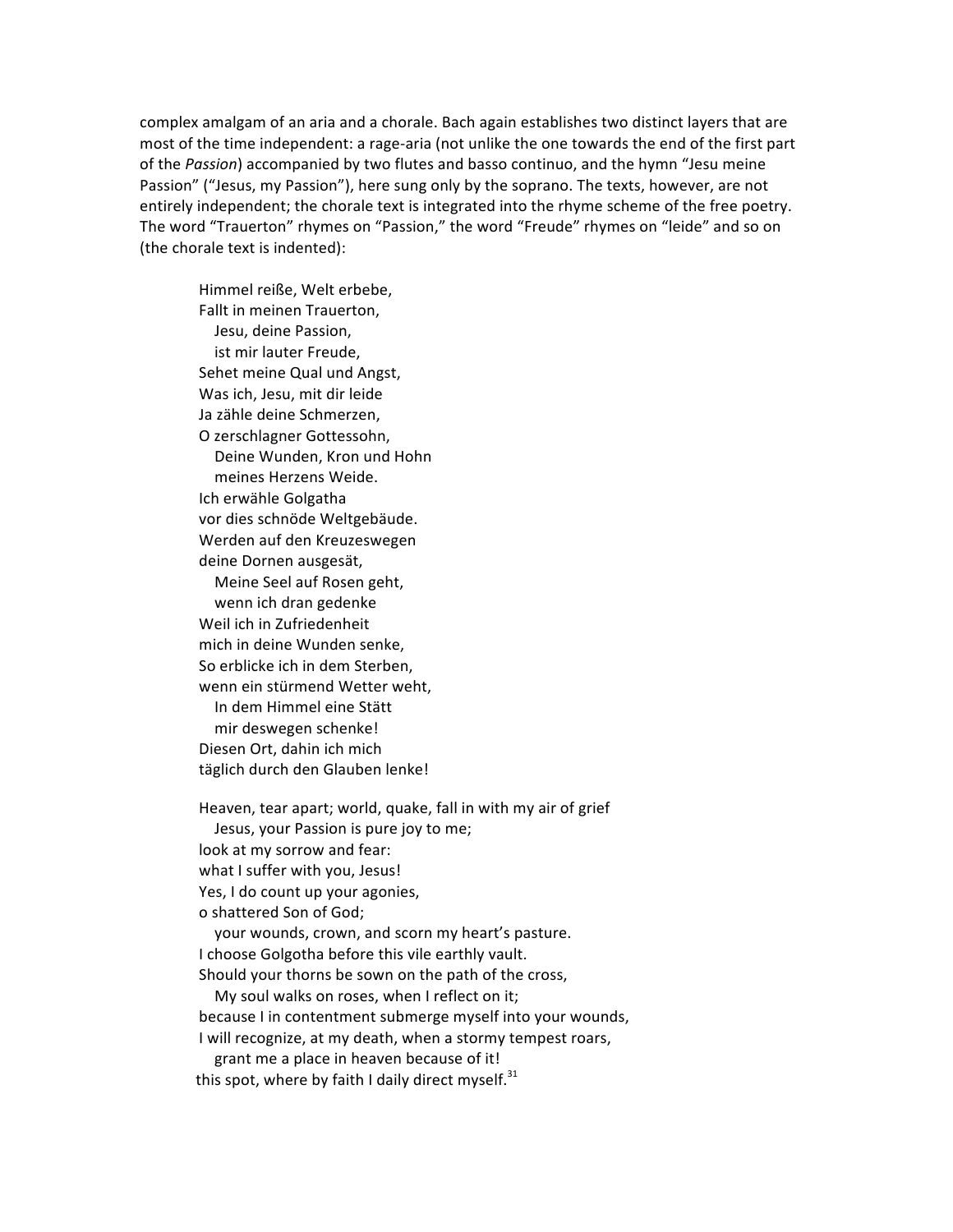The bass-voice is highly virtuosic, underscoring the affect of the text, while the hymn in the soprano proceeds at a calm pace. Bach juxtaposes the rage of the bass ("Heaven, tear apart; world, quake") with the calmness of the hymn (probably here again personifying the congregation), which already knows about the soteriological meaning of all that is about to happen and which therefore can praise the joy that results from the passion of Christ (see example 4). The individual has to go some way to arrive at knowledge the congregation has from the very beginning of the movement: the passion is the path to salvation. The memory of the church (hymn) is juxtaposed with the emotional reaction of the individual. Each depends on the other and complements the other. Collective memory, and individual memory and experience, intersect.



example 4 BWV 245a, 11+: Aria, mm. 7-12

Bach's St. John Passion is too long to be performed in today's liturgies. Two hours and more of music do not fit into our worship schedules. And I have doubts that we should integrate his passion into our liturgies. Our way of celebrating Good Friday has changed, as has our way of listening to Bach's music. Performing the *Passion* in a concert is probably better. However, looking at the original liturgical context of the piece, and in particular at the way the composition was integrated in and interacted with the other elements of the liturgy, can lead us to a deeper understanding both of the theological context of Bach's work and of the piece in general.

I mentioned at the beginning that Bach's *St. John Passion* was part of the soundscape of the liturgical year. It briefly interrupted the silence of Lent. After the Good Friday vespers in Leipzig the congregation went home—ideally further meditating on the passion of Christ. Only on Easter Sunday would this silence be over, and the instruments would return into the church to praise the resurrection of Christ. The cantata Bach performed on Easter Sunday was the Chorale Cantata *Christ lag in Todes Banden* (BWV 4). This complements the passion in an interesting way. It is based entirely on a Lutheran hymn, and thus corresponds to the hymn-based movements Bach added in the second version of the St. John Passion.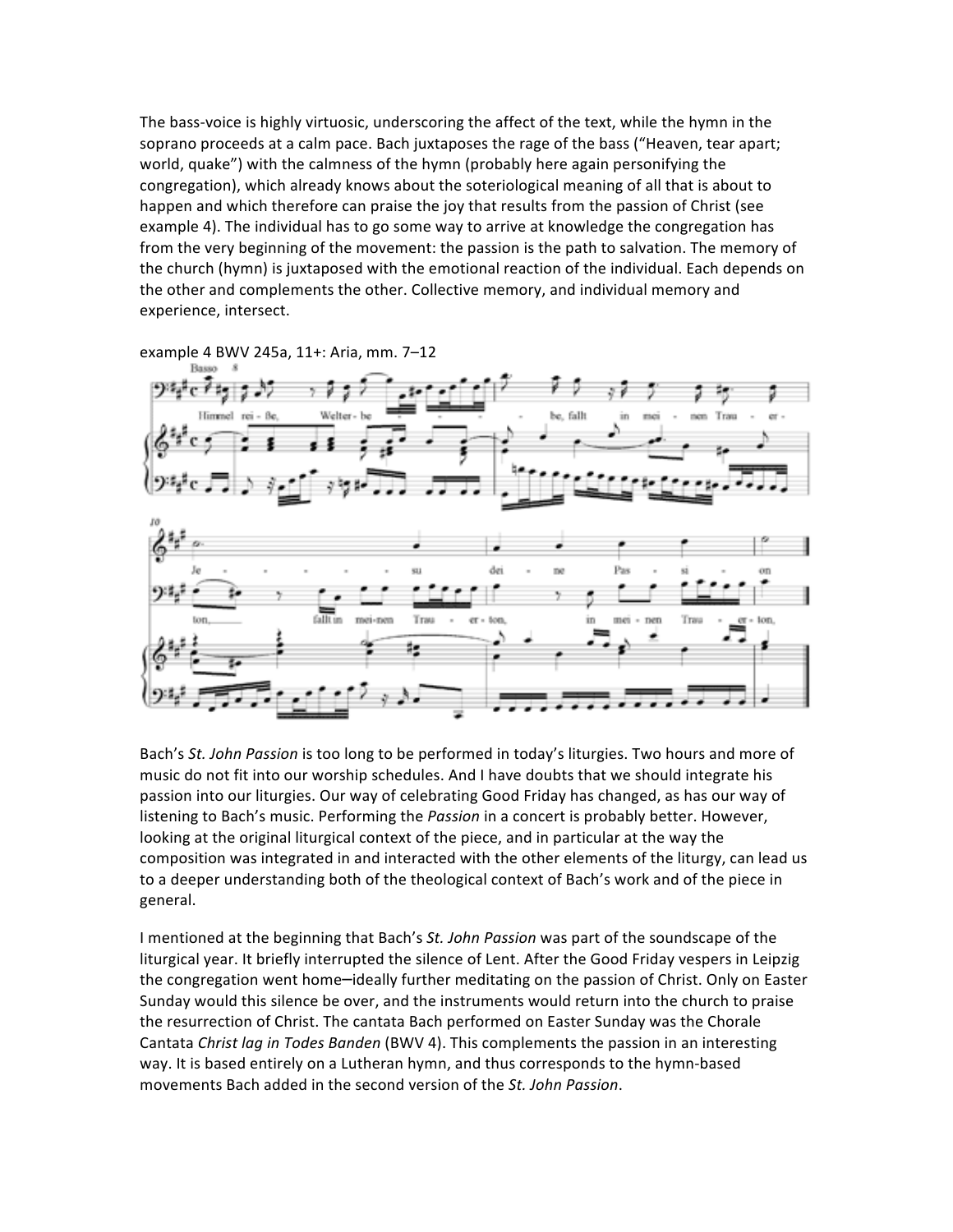#### **ENDNOTES**

1. See Martin Geck, *Die Wiederentdeckung der Matthäuspassion im 19. Jahrhundert: Die* zeitgenössischen Dokumente und ihre ideengeschichtliche Deutung. Studien zur Musikgeschichte des 19. Jahrhunderts 9 (Regensburg: Bosse, 1967); Celia Applegate, *Bach in Berlin: Nation and* Culture in Mendelssohn's Revival of the 'St. Matthew Passion' (Ithaca: Cornell University Press, 2005).

2. Martin Geck provides a brief overview of the "sonic environment" of Bach's music in his article "Bach als Genrekomponist. Akustische Umwelt in seinen Werken," in his "Denn alles *findet bei Bach statt"'Erforschtes und Erfahrenes* (Stuttgart: Metzler, 2000), 56-74.

3. Regarding BWV 127 see Friedhelm Krummacher, *Bachs Zyklus der Choralkantaten. Aufgaben* und Lösungen. Veröffentlichung der Joachim Jungius-Gesellschaft der Wissenschaften Hamburg 81 (Göttingen: Vandenhoeck & Ruprecht, 1995), 133-45.

4. See Martin Petzoldt, "Liturgie und Musik in den Leipziger Hauptkirchen," in *Die Welt der Bach-*Kantaten III: Johann Sebastian Bachs Leipziger Kirchenkantaten, ed. Christoph Wolff (Stuttgart/Kassel: Metzler/Bärenreiter, 1999), 69-93, esp. the synopsis of the different types of liturgies on pp. 85-86.

5. See Anton Baumstark, "Das Gesetz der Erhaltung des Alten in liturgisch hochwertiger Zeit," *Jahrbuch für Liturgiewissenschaft* 7 (1927): 1–23.

6. See Petzoldt, "Liturgie und Musik," 83–84; Daniel R. Melamed, *Hearing Bach's Passions* (Oxford: Oxford University Press, 2005), 8.

7. See Alfred Dürr, "Zu den verschollenen Passionen Bachs," Bach-Jahrbuch 38 (1949/50): 81-99.

8. See for a short overview Melamed, *Passions*, 97-110.

9. See Robert L. Marshall, "Bach the Progressive: Observations on His Later Works," Musical *Quarterly* 62 (1976), 313–57, and Melamed, *Passions*, 111–30.

10. See Andreas Glöckner, "Neue Spuren zu Bachs 'Weimarer' Passion," in *Bericht über die Wissenschaftliche Konferenz anläßlich des 69. Bach-Festes der Neuen Bachgesellschaft* [=LBzBF 1], ed. H. J. Schulze et al. (Hildesheim: Olms, 1995), 33–46.

11. Alfred Dürr, *Die Johannes-Passion von Johann Sebastian Bach* (Kassel: Bärenreiter, 21992), 17–19.

12. Markus Rathey, "Weimar, Gotha oder Leipzig: Zur Chronologie der Arie 'Himmel reiße' in der zweiten Fassung der Johannes Passion (BWV 245/11+)," Bach-Jahrbuch 91 (2005): 291–300.

13. See Gerhard Barth, *Der Tod Jesu Christi im Verständnis des Neuen Testaments* (Neukirchen: Neukirchner Verlag, 1992), 106-47.

14. On Brockes and his passion libretto see Henning Frederichs, Das Verhältnis von Text und *Musik in den Brockespassionen Keisers, Händels, Telemanns und Matthesons* (Munich: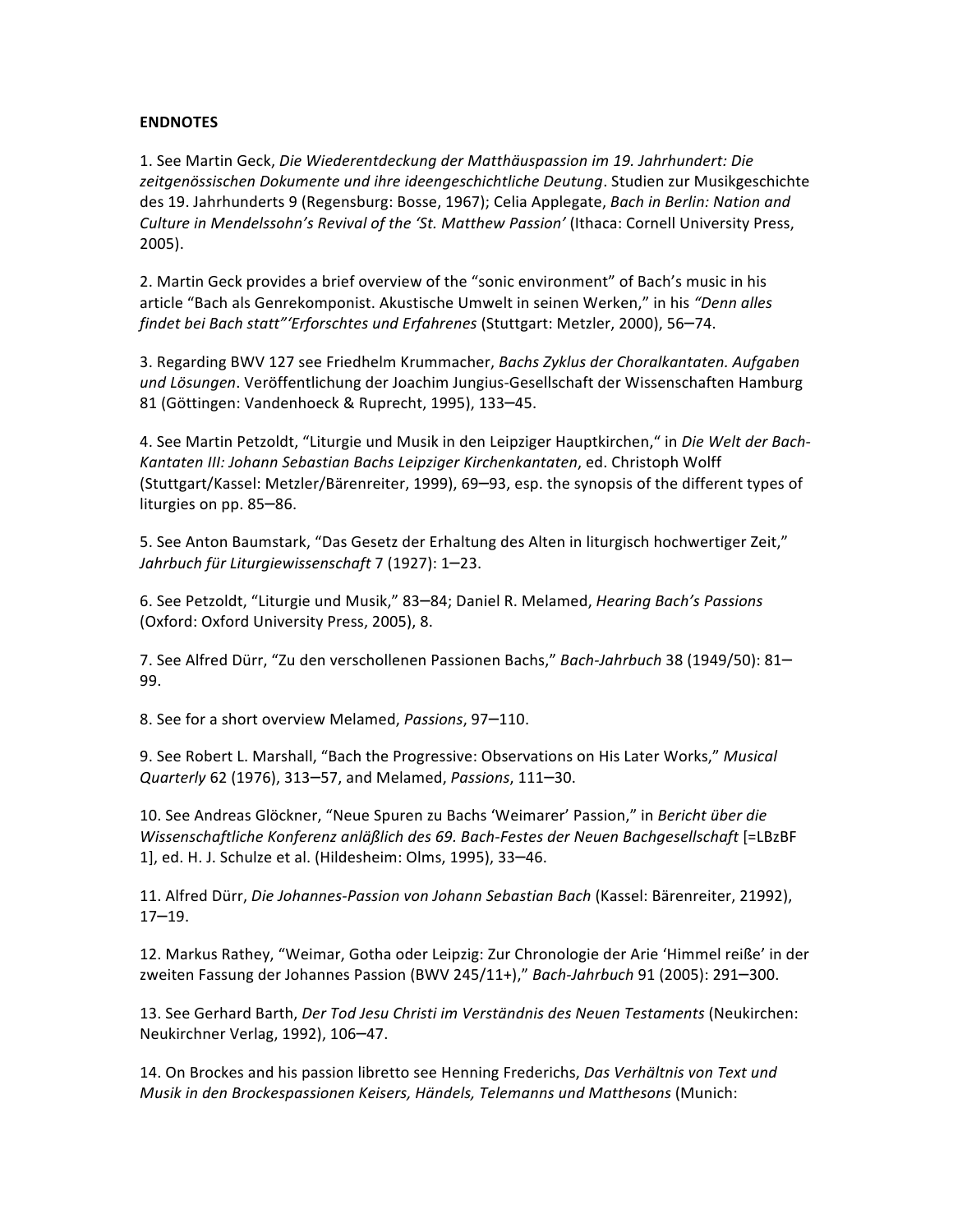Katzbichler, 1975).

15. Translation by Michael Marissen.

16. In his *Heidelberg Disputation* from 1518 Luther emphasized that "he deserves to be called a theologian, however, who comprehends the visible and manifest things of God seen through suffering and the cross. ... Now it is not sufficient for anyone, and it does him no good to recognize God in his glory and majesty, unless he recognizes him in the humility and shame of the cross. ... A theologian of glory calls evil good and good evil. A theologian of the cross calls the thing what it actually is." From *Martin Luther: Basic Theological Writings*, ed. Timothy F. Lull (Minneapolis: Fortress Press, 1989), 43-44. We find traces of this theology in Bach's *B minor Mass*; see Markus Rathey, "Johann Sebastian Bach's Mass in B Minor: The Greatest Artwork of All Times and All People," in *Colloquium* 2 (2005), 68.

17. Ahasver Fritsch, *Kurtze und heilsame Betrachtungen* / Sechs und Achtzig auserlesene *Biblische Sprüche / an statt Andern Theils Der Biblischen Moral-Sprüche* (Mühlhausen: Michael Kayser, 1702), 53-55, translation by MR. See also Markus Rathey, "Two unlikely sisters. The 'Cross' and the 'crosses' in BWV 12 and 69a," Bach XXXVIII/1 (2007): 1-8.

18. From "A Meditation on Christ's Passion (1519)," in *Martin Luther: Basic Theological Writings*, ed. Lull, 165–67.

- 19. See Petzoldt, "Liturgie und Musik," 89.
- 20. Translation by Michael Marissen.
- 21. Translation by Michael Marissen.
- 22. "A Meditation on Christ's Passion," 168.

23. Translation by Peter Williams, *The Organ Music of J. S. Bach*, 2d ed. (Cambridge: Cambridge University Press, 2003), 296.

24. See Christoph Wolff, "Bach's Audition for the St. Thomas Cantorate: The Cantata 'Du wahrer Gott und Davids Sohn,"" in his Bach: Essays on his Life and Music (Cambridge: Harvard University Press, 1991), 128-40.

25. "A Meditation on Christ's Passion," 166.

26. Regarding Bach's progress as a composer during 1724/25 see Krummacher, *Bachs Zyklus der Choralkantaten*; and a shorter overview in Markus Rathey, "Christmas 1723—Johann Sebastian Bach's Artistic Progress," Choral-Journal (2007): 14-23.

27. "But he was wounded for our transgressions, crushed for our iniquities; upon him was the punishment that made us whole, and by his bruises we are healed."

28. See Philipp Spitta, *Johann Sebastian Bach*, 3d ed. (Leipzig: Breitkopf & Härtel, 1921), 2:101f., and Günther Stiller, Johann Sebastian Bach und das Leipziger gottesdienstliche Leben seiner Zeit (Kassel/Basel: Bärenreiter, 1970), 70.